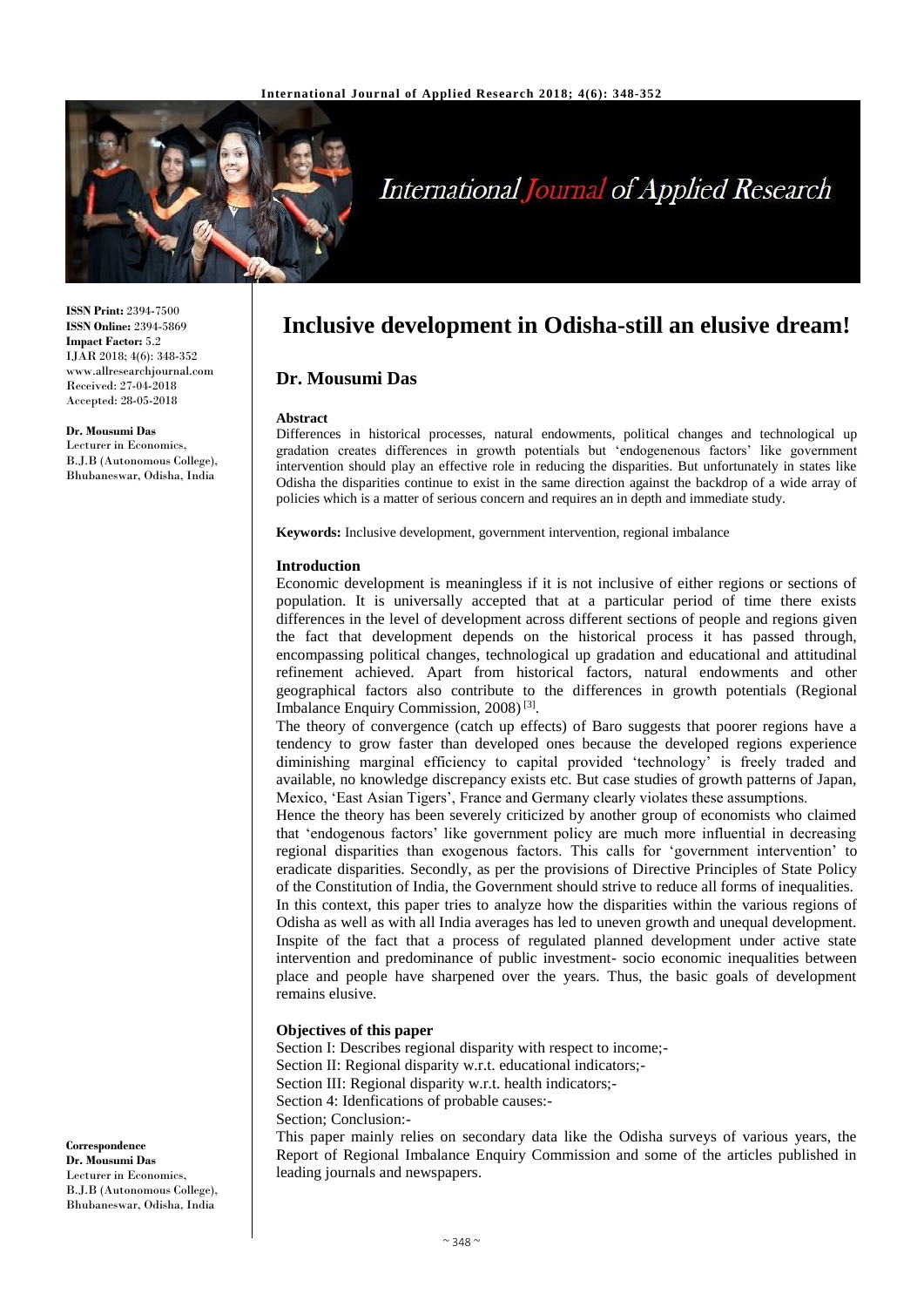It has tried to assess the status of development of some coastal districts like (Puri, Khordha, Cuttack) *vr*s Bolangir, Kandhamal, Koraput (some non-coastal districts).

Section I describes the regional disparities w.r.t. income poverty, between coastal and non-coastal (some southern districts) showing extreme high levels of disparity and tries to identify possible reasons thereof.

If we compare the per capita NSDP of major states, 2013- 14(advance estimates) at factor cost at 2004-05 prices Odisha stands at the fourth position from the last (25891crs) with all India average at (39,904 crs) as per Odisha Economic Survey, 2014-2015.

It has been well established in economic literature that one of the key determinants of economic growth is reduction of poverty levels.

**Table 1.1:** % of people below poverty line.

| Year    | Odisha | India |
|---------|--------|-------|
| 1987-88 | 55.58  | 38.36 |
| 1993-94 | 48.56  | 35.97 |
| 1999-00 | 47.15  | 26.10 |
| 2004-05 | 46.40  | 27.50 |

As per Tendulkar committee methodology based on MRP (mixed recall period)

| Year                                          | Odisha | India |  |  |  |
|-----------------------------------------------|--------|-------|--|--|--|
| 2004-05                                       | 57.20  | 37.20 |  |  |  |
| 2009-10                                       | 37.00  | 29.80 |  |  |  |
| 2011-12                                       | 32.59  | 21.92 |  |  |  |
| <b>Source: Odisha Economic Survey 2014-15</b> |        |       |  |  |  |

Whatever be the methodology involved the inference is clear that poverty level of Odisha has been higher than all India Level.

**Table 1.2:** Head-count ratio (%) by NSS Regions (trend in rural poverty)

| Year                                         | Southern | <b>Northern</b> | Coastal | <b>Total</b> |  |
|----------------------------------------------|----------|-----------------|---------|--------------|--|
| 2004-5                                       | 73.40    | 70.50           | 41.60   | 60.80        |  |
| 2009-10                                      | 52.40    | 41.70           | 25.30   | 39.20        |  |
| 2011-12                                      | 48.00    | 39.97           | 21.65   | 35.09        |  |
| <b>Source:</b> Odisha Economic Surey-2014-15 |          |                 |         |              |  |

This data is a clear indication that incidence of poverty is still highest in the Southern regions (includes KBK region) followed by Northern regions.

**Table 1.3:** Region wise and social group wise incidence of Poverty (1999-2000)

| Region                                                                   | ST.   | SС    | Others | All   |
|--------------------------------------------------------------------------|-------|-------|--------|-------|
| Coastal (Balasore, Cuttack, Puri, Ganjam)                                | 66.63 | 42.18 | 24.32  | 31.74 |
| Northern region (Dhenkanal, Sambalpur, Mayurbhanj, Keonjhar, Sundargarh) | 61.69 | 57.22 | 34.67  | 49.81 |
| Southern region (Bolangir, Kalahandi, Kandhamal, Koraput)                | 92.42 | 88.90 | 77.65  | 87.05 |
| Odisha                                                                   | 73.08 | 52.30 | 33.29  | 48.01 |

**Source:** Orissa human development report-2004

The probable causes of high incidence of poverty in Southern regions have not been thoroughly researched but some hypotheses can be put forward.

Firstly, high levels of poverty in non-coastal areas are intertwined with the fate of forest economy. Many poor households have traditionally depended on forest economy but over the last decade they have suffered from deforestation and availability of non-timber forest produce (NTFP). A study for IFAD in Kandhamal and Gajapati districts showed that collection of NTFP which previously accounted for a substantial part of household income provides today only 10% income, and another study reveals the impact of deforestation resulting in decline of 42% in no of days (188 to109) of intake of fruits, tuber sand roots which can be obtained from forests (Haan, Dubey 2005).

Another probable cause which is clearly emerging is major changes in land ownership patterns though clear cut data is yet to comeby. According to the Ministry of Agriculture (2007-11), the area of cultivable land in India, shrank by 7,90,000 hectares largely attributed to diversion for non-

agricultural purposes like constructions, industries and other developmental activities. Landless agricultural workers likely swell the ranks of construction workers and other migrant workers in dismal conditions, although official data is difficult to come by (Sampat, 2015). This trend is applicable even to the state of Odisha, and therefore though the Percentage of cultivators to total workers has declined from 29.7 (2001) to 23.4 (2011) but percentage of agricultural labourers to total workers has increased from 35 (2001) to 38.4 (2011). (Source:-Odisha Economic Survey, 2014-15)

# **Section II:** Regional disparities in education:

The second important indicator related to human development is obviously education and though different parameters are suggested to measure educational attainments, yet we take the most common one i.e. the literacy levels as detailed information on literacy of districts are available on official census website.

**Table 2.1:** Literacy (%) in coastal districts (Cuttack, puri, Khurda) & non-coastal districts (Kandhamal, Bolangir, Koraput)

|           |              | Literacy (1991) |        | Literacy $(2001)$ |       |        |              | Literacy (2011) |        |
|-----------|--------------|-----------------|--------|-------------------|-------|--------|--------------|-----------------|--------|
|           | <b>Total</b> | male            | female | total             | male  | female | <b>Total</b> | male            | female |
| Odisha    | 49.09        | 63.09           | 34.68  | 63.61             | 75.95 | 50.97  | 72.9         | 81.6            | 64.0   |
| Cuttack   | 65.46        | 77.41           | 52.44  | 76.13             | 85.46 | 66.19  | 85.5         | 91.1            | 79.6   |
| Puri      | 63.2         | 76.83           | 49.41  | 78.40             | 88.7  | 67.8   | 84.7         | 90.8            | 83.5   |
| Khurda    | 67.72        | 78.74           | 55.39  | 80.19             | 88.38 | 71.60  | 86.9         | 89.4            | 87.5   |
| Kandhamal | 37.23        | 54.68           | 19.82  | 55.95             | 69.98 | 36.19  | 64.1         | 76.9            | 51.9   |
| Bolangir  | 38.63        | 55.64           | 21.30  | 54.93             | 70.36 | 39.27  | 64.7         | 75.8            | 53.5   |
| Koraput   | 24.64        | 33.98           | 15.15  | 36.2              | 47.58 | 24.81  | 49.2         | 60.3            | 38.6   |

**Source:** Odisha economic Surey-2014-15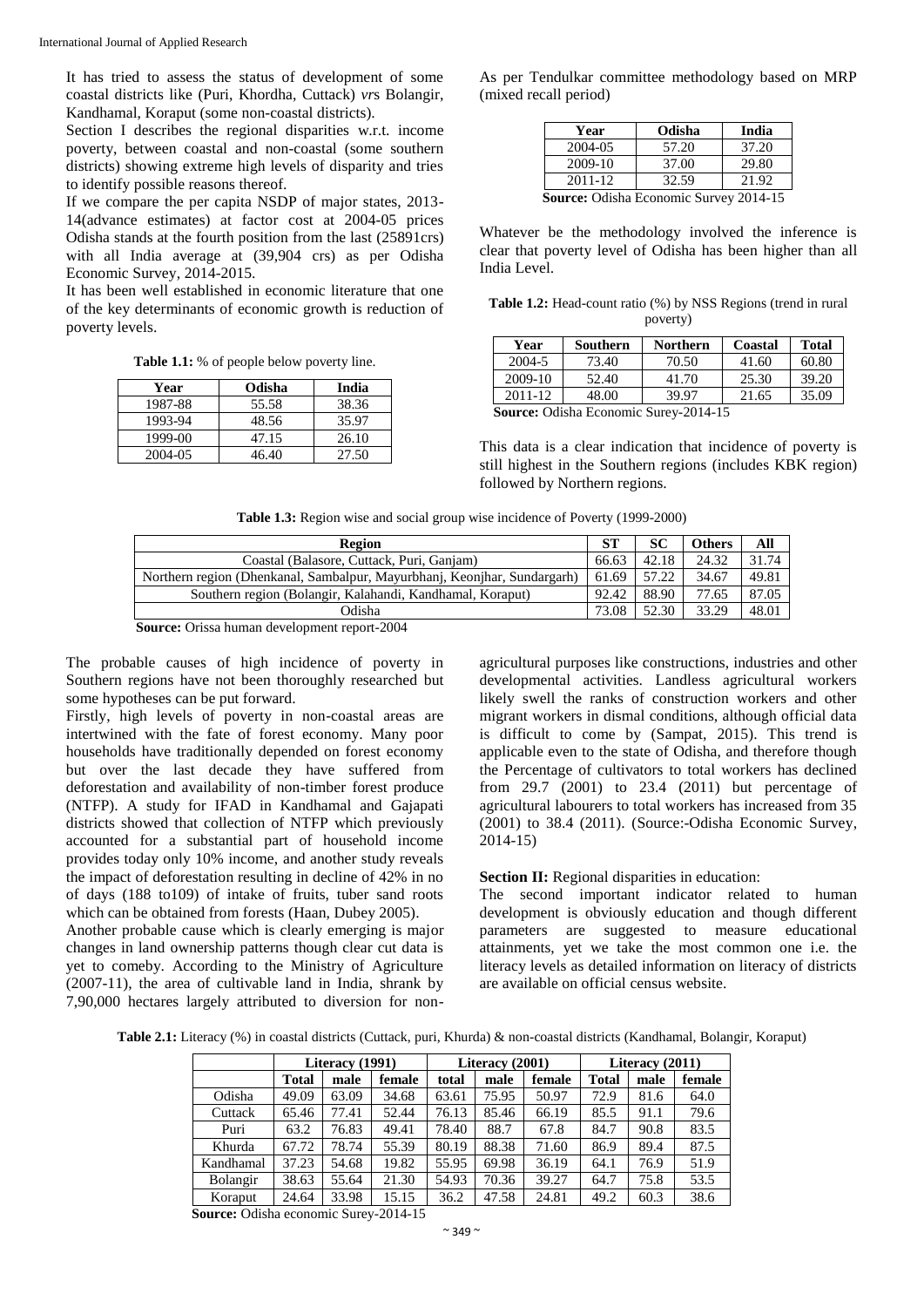A detail analysis of the above table reveals while the selected coastal districts have higher percentage of literacy levels in both male and female category above all Odisha levels while selected Non-coastal districts lag way behind, with female literacy of Koraput as low as 38.6 in 2011 census. Moreover the trend of data over last two decades show small decrease in regional disparities.

The Odisha economic survey of 2014-15 admits that the state literacy rate on 2011(72.9%)is almost at par with national average(73%).State's male literacy(81.6%) was marginally higher than national male literacy(80.89%) whereas female literacy rate was slightly lower(64.01%) than all India level(64.64%). The gender gap among literacy rate reduced remarkably from 24.84% (2001) to 17.58% (2011), but disparities on literacy font among social category, regional dimensions remain an area of concern for the state.

A study highlights the fact that elsewhere in India education programmes through centrally sponsored schemes during the 1990s have made significant progress in getting children from deprived groups and remote areas into school. Local management through locally appointed teachers and village education committees are central elements of this innovative approach. Evaluations in Odisha indicate lack of implementation capacity and the motive to strengthen local governance structures.

#### **Section-III Regional disparities in Health indicators**

In assessing Health indicators it is difficult to choose one for comparison. But still crude birth rate (CBR), crude death rate (CDR) and Infant mortality rate (IMR) are some of the important indicators.

| <b>Table 3.1:</b> Birth rate, death rate and IMR rate of India and Odisha. |  |  |
|----------------------------------------------------------------------------|--|--|
|----------------------------------------------------------------------------|--|--|

|            | India      |                              |            | Odisha     |            |
|------------|------------|------------------------------|------------|------------|------------|
| <b>CBR</b> | <b>CDR</b> | <b>IMR</b>                   | <b>CBR</b> | <b>CDR</b> | <b>IMR</b> |
| 23.8       | 7.6        | 58                           | 22.3       | 9.5        | 75         |
| 22.8       | 7.4        | 53                           | 21.4       |            | 69         |
| 21.8       | 7.1        | 44                           | 20.1       | 8.5        | 57         |
| 21.4       | 7.0        | 40                           | 19.6       | 8.4        |            |
|            |            | $0.001 \text{ m}$ $(1.0012)$ |            |            |            |

**Source:-** SRS bulletins, 2013

Though the CBR of Odisha is always less than the national average but CDR and IMR is always higher than the national average. Three factors explain a high level of IMR in Odisha 1) Poor availabilities of professional attendants at birth, (2) high percentage of low-weight babies, (3) Lack of pre and post natal care. There also appears a high correlation between IMR and Maternal Mortality Rates (MMR). Odisha's MMR was 235 whereas India's MMR was 178 during 2010-12. (Odisha Economic Survey-2014-15). Health indicators are also available at district-levels though

not as easy and as reliable to infer the regional disparities as educational data.

**Table 3.2:** IMR, CBR, CDR Status of coastal and non-coastal districts (2012-2013)

| Odisha    | <b>IMR</b> (56) | CDR(8.1) | CBR(19.6) |
|-----------|-----------------|----------|-----------|
| Cuttack   | 56              | 6.8      | 19.4      |
| Puri      | 75              | 8.7      | 17.3      |
| Khordha   | 67              | 8.2      | 18.7      |
| Koraput   | 48              | 7.8      | 24.8      |
| Balangir  | 97              | 9.9      | 20.7      |
| Kandhamal | 37              |          | 21.1      |

**Source:** Odisha economic surey-2014-15

Though the above table gives mixed results showing higher IMR for Bolangir and Kandhamal but also IMR is higher for Puri. Still then districts of Bolangir and Kandhamal have lower averages than all Odisha level.

| <b>Table 3.3:</b> Medical institutions in Odisha with beds as on $31st$ March, 2014. |  |  |  |  |
|--------------------------------------------------------------------------------------|--|--|--|--|
|--------------------------------------------------------------------------------------|--|--|--|--|

|            | <b>Total medical insts (Government)</b> | (Beds) Government | <b>Total medical ints (Private)</b> | (Beds) (Private) |
|------------|-----------------------------------------|-------------------|-------------------------------------|------------------|
| Cuttack    |                                         | 2440              | 348                                 | 2919             |
| Puri       | 68                                      | 684               |                                     | 243              |
| Khordha    |                                         | 965               | 224                                 | 4155             |
| Koraput    |                                         | 354               |                                     | -46              |
| Bolangir   |                                         | 444               | 78                                  | 178              |
| kandhamal  |                                         | 494               |                                     | 80               |
| malkangiri |                                         | 286               | 10                                  |                  |

**Source:** Odisha Economic Survey 2014-15

Availability of medical facility is also an indicator of health and the above table clearly indicates that health institutions whether Government or private is mostly concentrated in the coastal districts of Cuttack, Puri and Khordha whereas districts of koraput, Bolangir, Kandhamal lag far behind in this regard and the condition of Malkangiri is even precarious.

Another factor responsible for dismal health services is that Odisha has six medical colleges with 750 seats amounting to one medical seat per 55,930 population (2011 census). All India is one seat per 30,000 population. This clearly suggests that there is huge shortfall in human resources to adequately cater to the health needs of the population. Situation of India is worse and Odisha is worser still. (Panda, 2012)

**Section IV:** Regional disparities are substantial, appear mostly multidimensional and have shown little signs of being reduced. What are the possible reasons?

Even, the Report of Imbalance Enquiry Commission, Odisha (2008) while making a comparative analysis between two periods (1993-94) and (2003-04) by taking different composite indicators to measure agricultural,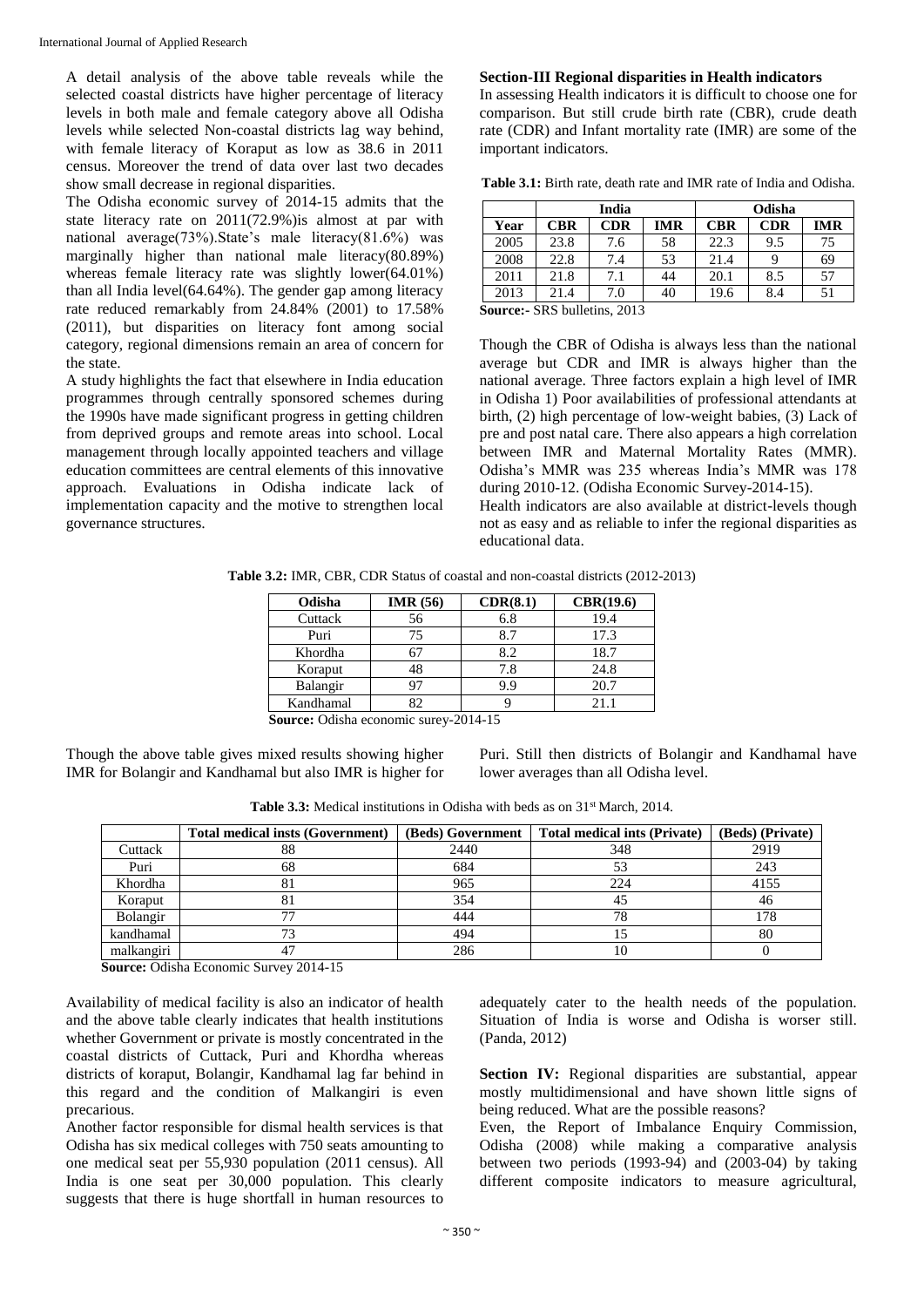industrial and human development indicators have reached to somewhat similar conclusions.

**Table 4.1:** Comparision of Districts on the basis of different **Indicators** 

| <b>Districts</b> | <b>Indicators</b>                | 1993-94        | 2003-04        |
|------------------|----------------------------------|----------------|----------------|
|                  | Agriculture                      | A              | A              |
|                  | Industry                         | A              | A              |
| Cuttack          | Infrastructure                   | A              | A              |
|                  | Human development                | A              | A              |
|                  | Macro development                | A              | A              |
|                  | <b>Status of Weaker sections</b> | A              | A              |
|                  | Agriculture                      | A              | A              |
|                  | Industry                         | $\overline{C}$ | $\overline{C}$ |
| Puri             | Infrastructure                   | A              | $\overline{A}$ |
|                  | Human development                | A              | A              |
|                  | Macro development                | B              | B              |
|                  | Status of weaker sections        | A              | A              |
|                  | Agriculture                      | A              | A              |
|                  | Industry                         | $\mathbf{A}$   | $\mathbf{A}$   |
| Khordha          | Infrastructure                   | A              | A              |
|                  | Human development                | A              | A              |
|                  | Macro development                | A              | A              |
|                  | Status of weaker sections        | A              | A              |
|                  | Agriculture                      | $\overline{C}$ | D              |
|                  | Industry                         | B              | B              |
| Bolangir         | Infrastructure                   | B              | B              |
|                  | Human development                | $\overline{C}$ | $\overline{C}$ |
|                  | Macro development                | $\overline{C}$ | B              |
|                  | Status of weaker sections        | B              | B              |
|                  | Agriculture                      | D              | D              |
|                  | Industry                         | $\overline{C}$ | D              |
| Kandhamal        | Infrastructure                   | D              | D              |
|                  | Human development                | $\mathsf{C}$   | D              |
|                  | Macro development                | B              | B              |
|                  | Status of Weaker sections        | D              | D              |
|                  | Agriculture                      | D              | $\mathcal{C}$  |
|                  | Industry                         | B              | A              |
| Koraput          | Infrastructure                   | $\overline{C}$ | $\overline{C}$ |
|                  | Human development                | D              | D              |
|                  | Macro development                | B              | B              |
|                  | Status of weaker sections        | D              | D              |
|                  | Agriculture                      | D              | D              |
|                  | Industry                         | D              | D              |
| Malkangiri       | Infrastructure                   | D              | D              |
|                  | Human development                | D              | D              |
|                  | Macro development                | $\overline{C}$ | $\overline{C}$ |
|                  | Status of weaker sections        | D              | D              |

A=Developed, B=Developing, C=Backward, D=very Backward **Source:** Regional imbalance committee report, 2008

This table clearly manifests that Cuttack and Khurdha are Developed districts in all respects; Puri lags a little behind w.r.t. industrial development. Status of Bolangir is better in certain respects and Koraput because of NALCO and other industries has better performance w.r.t. industrial development, but Kandhamal and Malkangiri hardly shows any sign of development over the decade.

# **Section 5:**

Disparities among regions and groups of population exist worldwide but the irony is that in Odisha the continued existence of these disparities in the same direction against the background of a wide array of policies is a matter of concern. Though this area requires more indepth study and understanding, but when we explore the probable causes some hypotheses may be put forward.

Constraints to development differs from district to district and even block to block, a problem which was recognized by the Regional Imbalance Enquiry Commission (2008)<sup>[3]</sup>. Inspite of existing demand in local markets as well as neighboring states, production level of certain commodities like eggs, potatoes, fruits, fish, vegetables is not increasing rather we are dependent on West Bengal for potatoes, Andhra for fish, Ranchi for vegetables and Chhattisgarh for rice! Major obstacle is failure to link the production of goods to a suitable market, the result being subsistence level of production. Demand is not able to increase local supply due to lack of implementation of policies and programmes thus not generating income for the local masses. Implementation suffers due to lack of vacancies which is again an outcome of distance of capital from these regions i.e Bolangir, Malkangiri & Kandhamal and the superior educational and health services being concentrated in the capital and its nearby locations. Thus the vicious circle of under development continues in these regions increasing the regional disparities.

Agriculture which directly or indirectly employs 60% of population, suffers from lack of irrigation facilities, lack of storage facilities for better marketing and absence of any arrangement of distress sale. As a result of which it has become a non-alluring occupation resulting either in farmers suicide or migration to neighbouring states as labourers, mainly found in districts of Bolangir, Sonepur, Nuapada etc. Lack of employment opportunities for local people in the absence of forward and backward linkages for many developmental projects has generated disparity of income levels. Development of industries should be region specific like forest-based industries in Kandhamal and Mayurbhanj, agrobased in Koraput, Ganjam, Sundargarh, cottage industries in Bargarh, Kandhamal, Nawarangpur, Malkangiri etc.

Finally with limited rail-road connectivity, schools without teachers, dispensaries without doctors and allocation of funds without effective utilization is going to make inclusive development an elusive dream!

# **Conclusion**

Odisha's problem is not low growth only but also noninclusive growth. Wide disparities prevail not only in terms of region, social groups but also gender. These disparities are not the result of lower spending but due to entitlement failure. In the words of Bob Curie-Kalahandi has remained a net exporter of paddy throughout 1980s and 1990s and that lack of command over food-caused by unequal access to land, credit and production assets now-has been responsible for the deprivations. Similar is the case of Odisha in general. A state rich in mineral resources abundant in forest resources and rich in water resources is among the last four developed states!

# **References**

- 1. Panda SC. Economic Growth, Inequality and poverty in Odisha, 1993-2010. Keynote address at a national workshop on Inequality on 28<sup>th</sup> Sept, at NCDS, Bhubaneswar, 2012.
- 2. Odisha Economic Survey, 2014-15.
- 3. Report of Regional Imbalance Enquiry Commission Odisha, 2008.
- 4. Poverty in India in the 1990s: An Analysis of changes in 15Major States, EPW, 2003, 5.